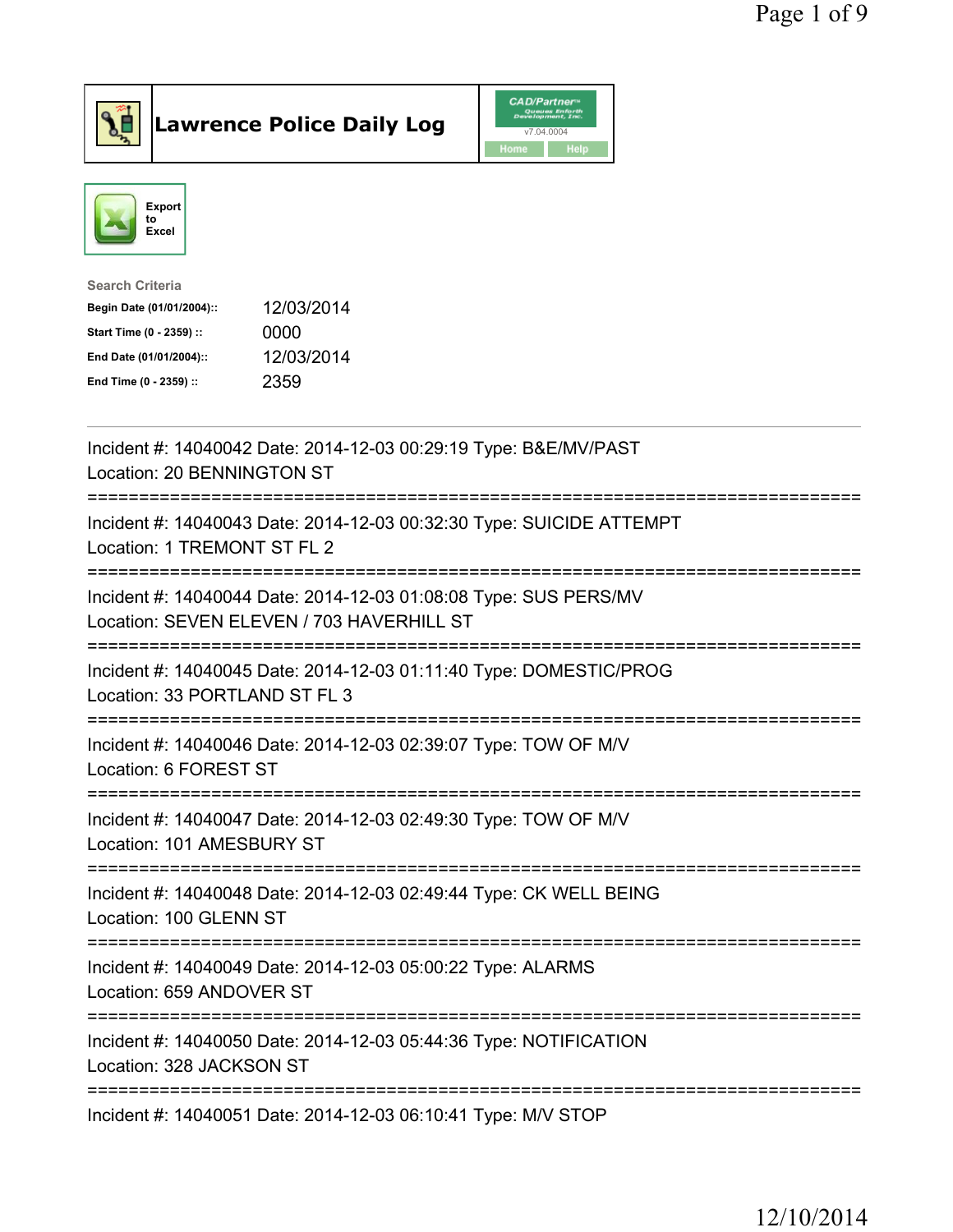| Location: FRANKLIN ST & HAVERHILL ST                                                                                                  |
|---------------------------------------------------------------------------------------------------------------------------------------|
| Incident #: 14040052 Date: 2014-12-03 06:58:25 Type: STOL/MV/PAS<br>Location: 238 HAVERHILL ST                                        |
| Incident #: 14040053 Date: 2014-12-03 07:00:06 Type: ASSSIT OTHER PD<br>Location: ANDOVER ST & GLENN ST                               |
| Incident #: 14040054 Date: 2014-12-03 07:19:44 Type: STOL/MV/PAS<br>Location: 233 JACKSON ST                                          |
| Incident #: 14040055 Date: 2014-12-03 07:29:55 Type: STOL/MV/PAS<br>Location: 74 SARGENT ST                                           |
| Incident #: 14040056 Date: 2014-12-03 07:39:54 Type: M/V STOP<br>Location: COMMON ST & LAWRENCE ST                                    |
| Incident #: 14040057 Date: 2014-12-03 07:50:58 Type: MAL DAMAGE<br><b>Location: NORTH COMMON</b><br>--------------------------------- |
| Incident #: 14040058 Date: 2014-12-03 07:53:11 Type: B&E/PROG<br>Location: 75 FARNHAM ST                                              |
| Incident #: 14040059 Date: 2014-12-03 08:36:07 Type: TOW OF M/V<br>Location: 399 ANDOVER ST                                           |
| Incident #: 14040060 Date: 2014-12-03 08:56:36 Type: STOL/MV/PAS<br>Location: 319 SALEM ST                                            |
| Incident #: 14040062 Date: 2014-12-03 09:09:48 Type: MAL DAMAGE<br>Location: 30 E HAVERHILL ST                                        |
| Incident #: 14040061 Date: 2014-12-03 09:11:25 Type: AUTO ACC/PI<br>Location: BROADWAY TIRE INC / 456 BROADWAY                        |
| Incident #: 14040063 Date: 2014-12-03 09:14:45 Type: CONFIS PROP<br>Location: LOFT / 550 BROADWAY                                     |
| Incident #: 14040064 Date: 2014-12-03 09:19:48 Type: MEDIC SUPPORT<br>Location: 34 HAVERHILL ST                                       |
| Incident #: 14040065 Date: 2014-12-03 09:49:45 Type: AUTO ACC/NO PI<br>Location: DON KENNETT, INC. / 395 BROADWAY                     |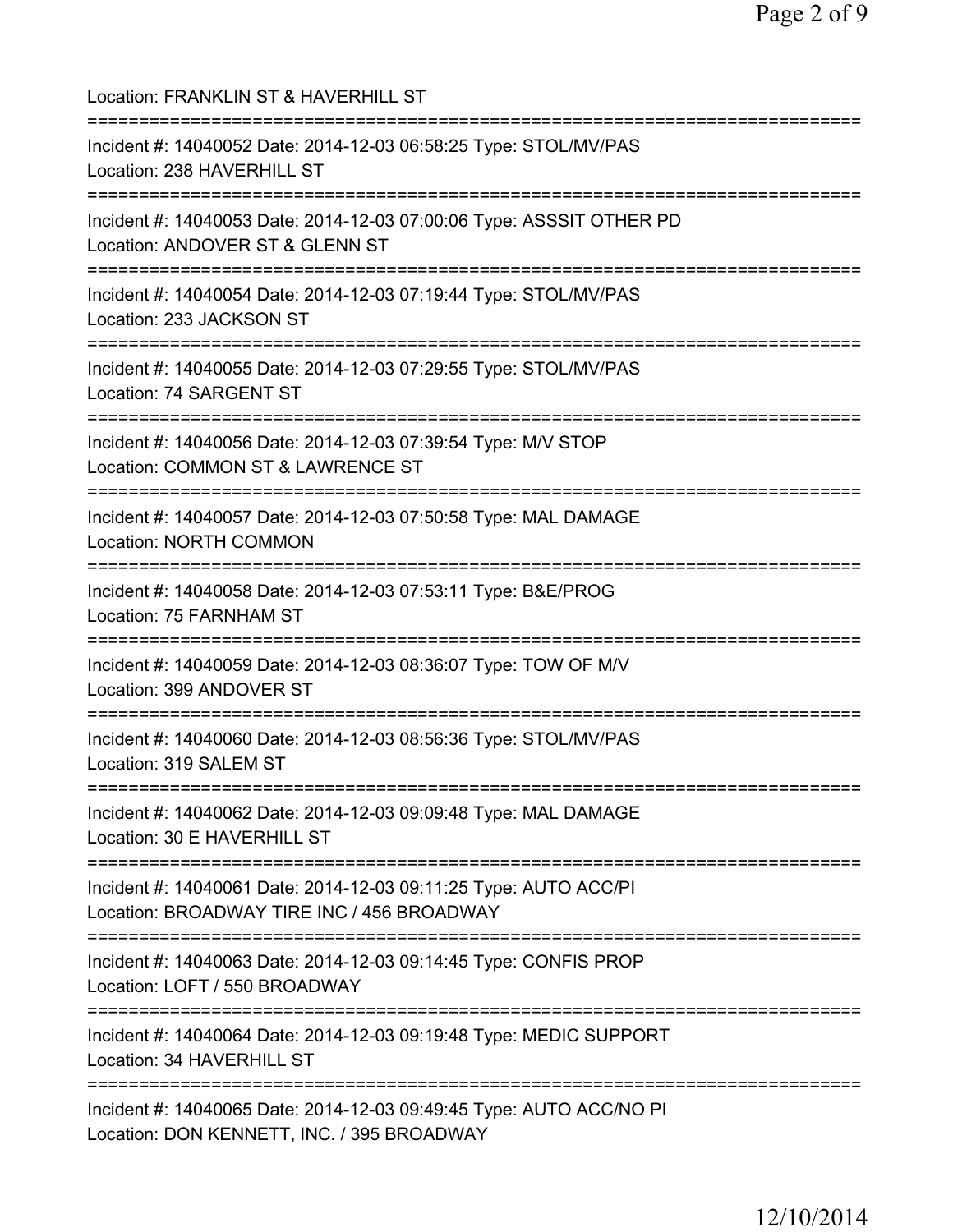| Incident #: 14040066 Date: 2014-12-03 09:54:16 Type: ALARM/BURG<br>Location: CHICO AUTO REPAIR / 121 WEST ST    |
|-----------------------------------------------------------------------------------------------------------------|
| Incident #: 14040067 Date: 2014-12-03 09:56:02 Type: THREATS<br>Location: SOCIAL SECURITY / 439 S UNION ST #208 |
| Incident #: 14040068 Date: 2014-12-03 10:09:38 Type: THREATS<br>Location: 10 GROVE ST FL 3RDFL                  |
| Incident #: 14040069 Date: 2014-12-03 10:17:18 Type: LOST PROPERTY<br>Location: 85 ARLINGTON ST                 |
| Incident #: 14040070 Date: 2014-12-03 10:24:25 Type: M/V STOP<br>Location: LAWRENCE ST & OAK ST                 |
| Incident #: 14040071 Date: 2014-12-03 10:48:40 Type: STOLEN PROP<br>Location: 75 N PARISH RD                    |
| Incident #: 14040072 Date: 2014-12-03 11:08:48 Type: SEX OFFENDER<br>Location: 77 S UNION ST                    |
| Incident #: 14040075 Date: 2014-12-03 11:10:08 Type: MAL DAMAGE<br>Location: 39 E HAVERHILL ST                  |
| Incident #: 14040073 Date: 2014-12-03 11:13:15 Type: SEX OFFENDER<br>Location: 132 SPRINGFIELD ST               |
| ===========<br>Incident #: 14040074 Date: 2014-12-03 11:18:41 Type: SEX OFFENDER<br>Location: 39 SPRINGFIELD ST |
| Incident #: 14040076 Date: 2014-12-03 11:22:52 Type: SUS PERS/MV<br>Location: 31 JEFFERSON ST                   |
| Incident #: 14040079 Date: 2014-12-03 11:28:52 Type: THREATS<br>Location: 9 MT VERNON TER                       |
| Incident #: 14040077 Date: 2014-12-03 11:32:01 Type: RECOV/STOL/MV<br>Location: 35 BROMFIELD ST                 |
| Incident #: 14040078 Date: 2014-12-03 11:32:49 Type: B&E/PROG<br>Location: 224 BROADWAY                         |
|                                                                                                                 |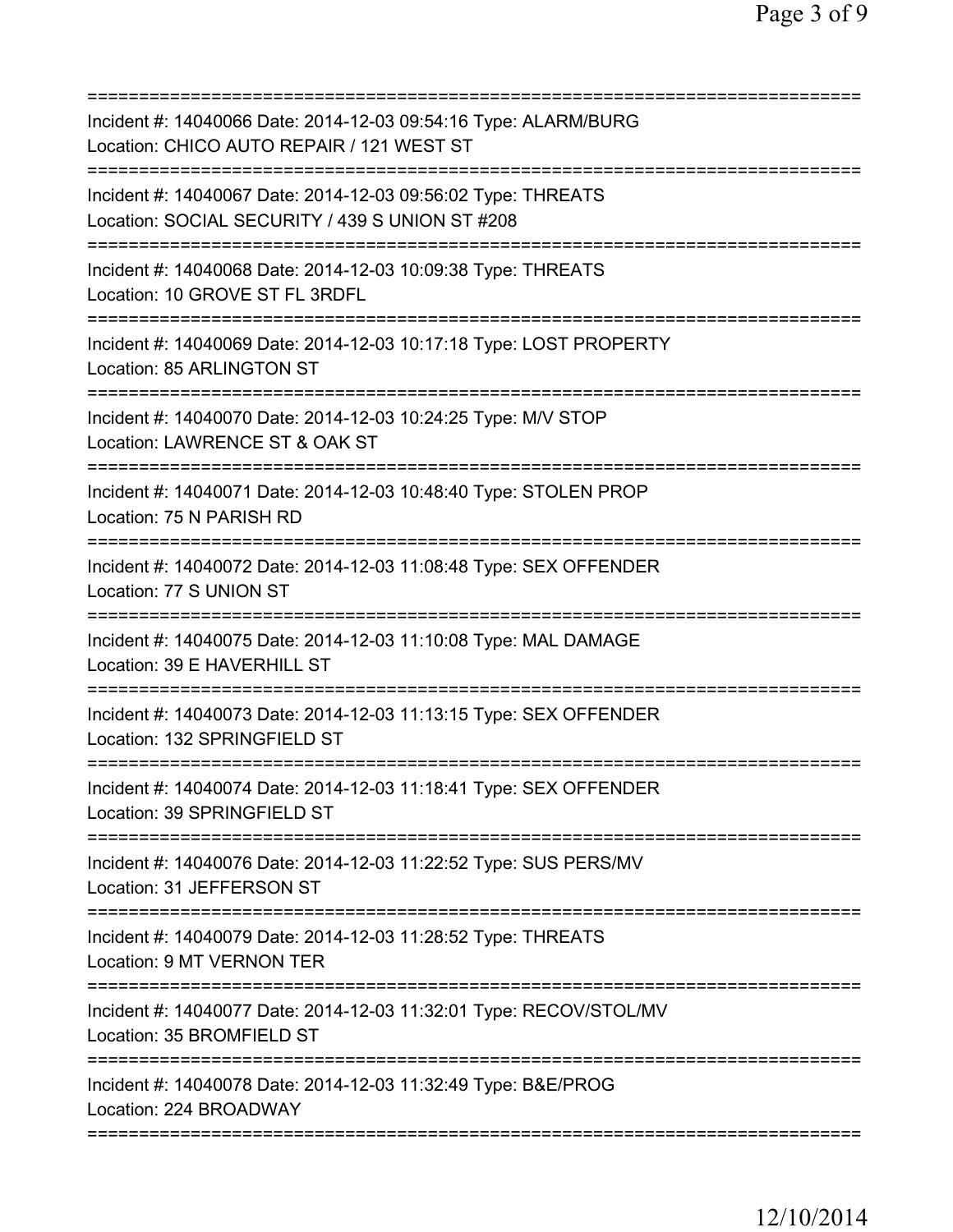| Incident #: 14040080 Date: 2014-12-03 11:47:37 Type: AUTO ACC/NO PI<br>Location: SMILES DENTAL CENTER / 343 ESSEX ST          |
|-------------------------------------------------------------------------------------------------------------------------------|
| Incident #: 14040081 Date: 2014-12-03 11:49:47 Type: A&B PROG<br>Location: 281 ESSEX ST                                       |
| Incident #: 14040082 Date: 2014-12-03 11:51:34 Type: M/V STOP<br>Location: 258 FARNHAM ST                                     |
| Incident #: 14040083 Date: 2014-12-03 11:52:24 Type: SEX OFFENDER<br>Location: 201 BAILEY ST                                  |
| Incident #: 14040084 Date: 2014-12-03 11:52:42 Type: SEX OFFENDER<br>Location: 368 S UNION ST                                 |
| Incident #: 14040085 Date: 2014-12-03 11:53:17 Type: LARCENY/PAST<br>Location: MCDONALDS / 50 BROADWAY                        |
| Incident #: 14040086 Date: 2014-12-03 12:00:13 Type: DISTURBANCE<br>Location: 10 GROVE ST FL 3RDFL                            |
| Incident #: 14040087 Date: 2014-12-03 12:02:53 Type: KEEP PEACE<br>Location: 79 SHAWSHEEN RD                                  |
| Incident #: 14040088 Date: 2014-12-03 12:10:22 Type: CK WELL BEING<br>Location: 555 MT VERNON ST                              |
| Incident #: 14040089 Date: 2014-12-03 12:18:21 Type: DRUG VIO<br>Location: 599 CANAL ST                                       |
| Incident #: 14040090 Date: 2014-12-03 12:21:59 Type: ALARM/BURG<br>Location: EL CESAR RESTURANT / 99 ESSEX ST                 |
| ================================<br>Incident #: 14040091 Date: 2014-12-03 12:27:47 Type: SERVE 209A<br>Location: 5 ORCHARD ST |
| Incident #: 14040092 Date: 2014-12-03 12:28:22 Type: M/V STOP<br>Location: 9 ELM ST                                           |
| Incident #: 14040093 Date: 2014-12-03 12:29:34 Type: LIC PLATE STO<br>Location: 233 JACKSON ST                                |
| Incident #: 14040094 Date: 2014-12-03 12:31:07 Type: M/V STOP                                                                 |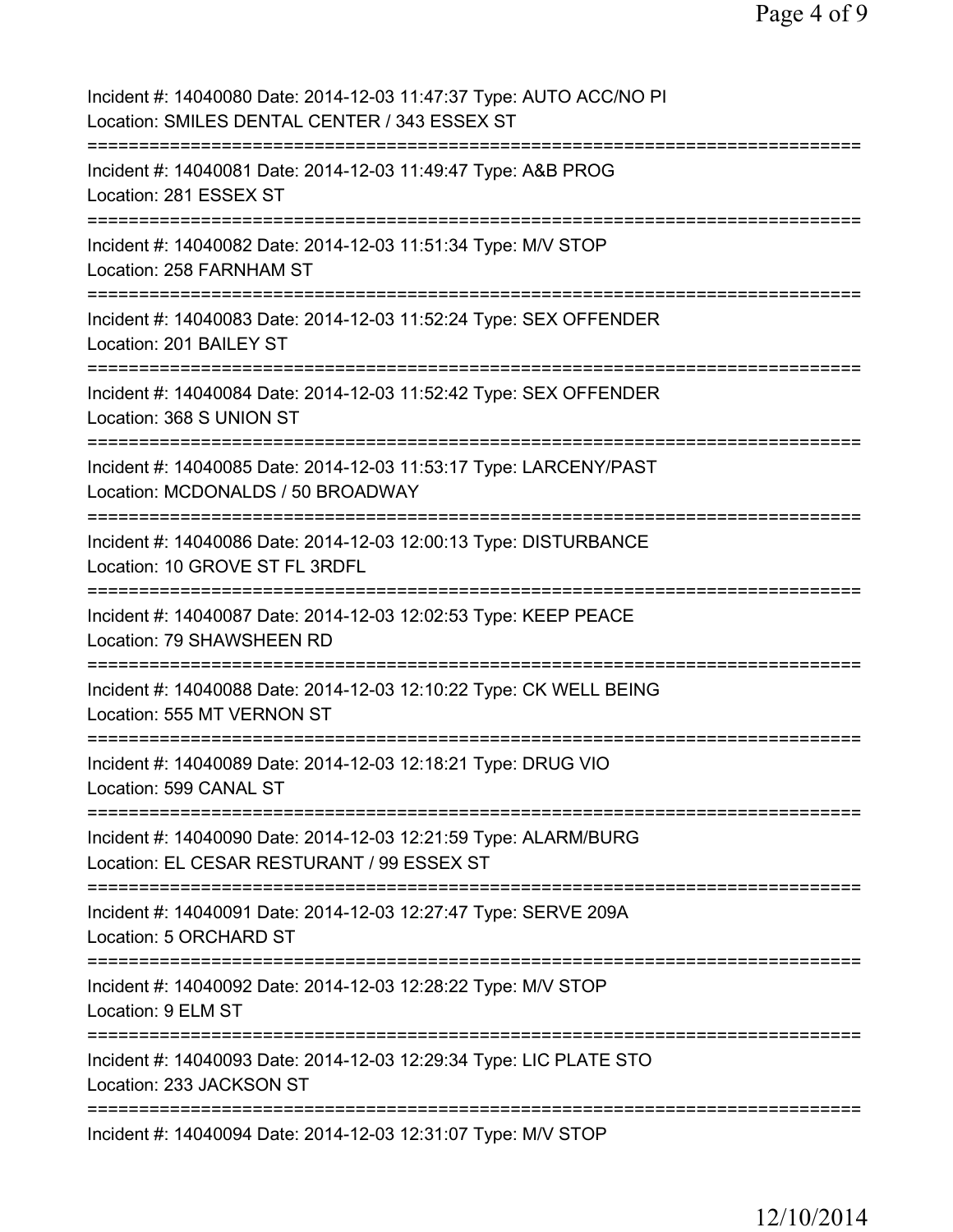Location: NEW BALANCE ATHLETIC SHOE CORP / 5 S UNION ST =========================================================================== Incident #: 14040095 Date: 2014-12-03 12:32:55 Type: M/V STOP Location: HAMPSHIRE ST & LOWELL ST =========================================================================== Incident #: 14040096 Date: 2014-12-03 12:35:06 Type: INVESTIGATION Location: 233 HAVERHILL ST =========================================================================== Incident #: 14040097 Date: 2014-12-03 12:42:30 Type: M/V STOP Location: HAVERHILL ST & OXFORD ST =========================================================================== Incident #: 14040098 Date: 2014-12-03 12:50:20 Type: ALARM/BURG Location: 92 PARK ST FL 2ND =========================================================================== Incident #: 14040099 Date: 2014-12-03 12:58:53 Type: RECOV/STOL/MV Location: BAILEY ST & PHILLIPS ST =========================================================================== Incident #: 14040100 Date: 2014-12-03 13:00:11 Type: ASSIST FIRE Location: 63 MANN ST =========================================================================== Incident #: 14040101 Date: 2014-12-03 13:04:20 Type: AMBULANCE ASSSI Location: MCDONALDS / 50 BROADWAY =========================================================================== Incident #: 14040102 Date: 2014-12-03 13:28:47 Type: DRUG VIO Location: HAMPSHIRE ST & LAWRENCE ST =========================================================================== Incident #: 14040103 Date: 2014-12-03 13:30:02 Type: TOW OF M/V Location: METHUEN ST & MILL ST =========================================================================== Incident #: 14040104 Date: 2014-12-03 13:31:48 Type: GENERAL SERV Location: 75 HAVERHILL ST =========================================================================== Incident #: 14040105 Date: 2014-12-03 13:47:23 Type: M/V STOP Location: 73 MAY ST =========================================================================== Incident #: 14040107 Date: 2014-12-03 13:48:06 Type: LARCENY/PAST Location: 11 BRADFORD ST FL 1 =========================================================================== Incident #: 14040106 Date: 2014-12-03 13:52:23 Type: DOMESTIC/PROG Location: 61 WILMOT ST =========================================================================== Incident #: 14040108 Date: 2014-12-03 13:58:16 Type: MAL DAMAGE Location: 10 GROVE ST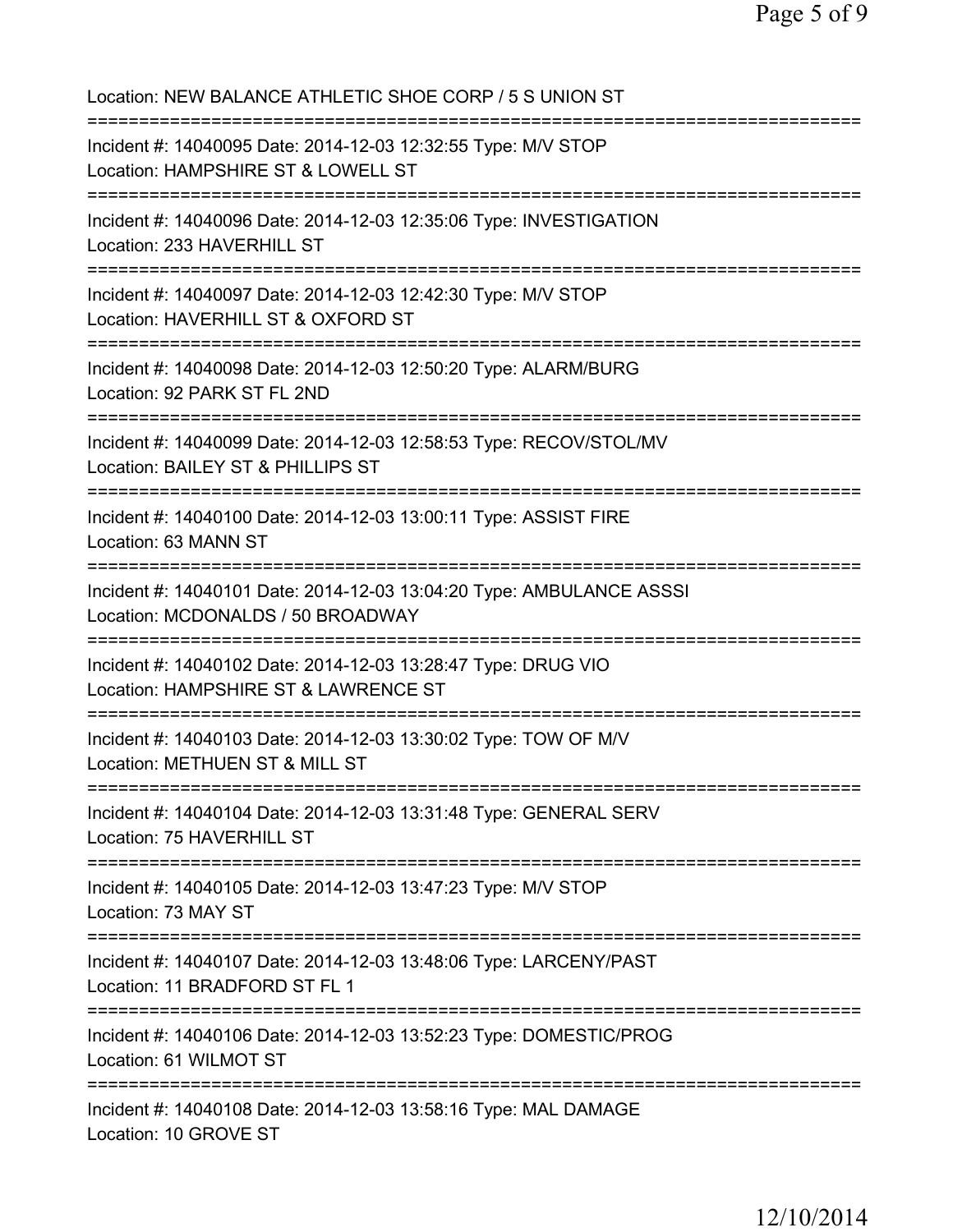| Incident #: 14040109 Date: 2014-12-03 14:05:34 Type: NOISE ORD<br>Location: 42 STORROW ST               |
|---------------------------------------------------------------------------------------------------------|
| Incident #: 14040110 Date: 2014-12-03 14:09:29 Type: DISTURBANCE<br>Location: 368 S UNION ST            |
| Incident #: 14040111 Date: 2014-12-03 14:14:54 Type: DRUG VIO<br>Location: 233 HAVERHILL ST             |
| Incident #: 14040112 Date: 2014-12-03 14:20:36 Type: LARCENY/PAST<br>Location: 70 N PARISH RD           |
| Incident #: 14040113 Date: 2014-12-03 14:44:20 Type: WARRANT SERVE<br>Location: 277 SALEM ST FL 3       |
| Incident #: 14040115 Date: 2014-12-03 15:37:33 Type: MEDIC SUPPORT<br>Location: 6 FOREST ST             |
| Incident #: 14040114 Date: 2014-12-03 15:39:16 Type: SUS PERS/MV<br>Location: 70 CAMBRIDGE ST           |
| Incident #: 14040116 Date: 2014-12-03 15:40:49 Type: SUS PERS/MV<br>Location: 17 FLORENCE ST            |
| Incident #: 14040117 Date: 2014-12-03 15:50:09 Type: THREATS<br>Location: 80 BODWELL ST                 |
| Incident #: 14040118 Date: 2014-12-03 16:00:14 Type: IDENTITY THEFT<br>Location: 71 SPRINGFIELD ST FL 2 |
| Incident #: 14040119 Date: 2014-12-03 16:21:19 Type: LARCENY/PAST<br>Location: 12 CUSTER ST             |
| Incident #: 14040120 Date: 2014-12-03 16:39:02 Type: MAL DAMAGE<br>Location: 37 ALLSTON ST              |
| Incident #: 14040121 Date: 2014-12-03 17:09:13 Type: ALARM/BURG<br>Location: 412 HAMPSHIRE ST           |
| Incident #: 14040122 Date: 2014-12-03 17:14:24 Type: MV/BLOCKING<br>Location: 60 ISLAND ST              |
|                                                                                                         |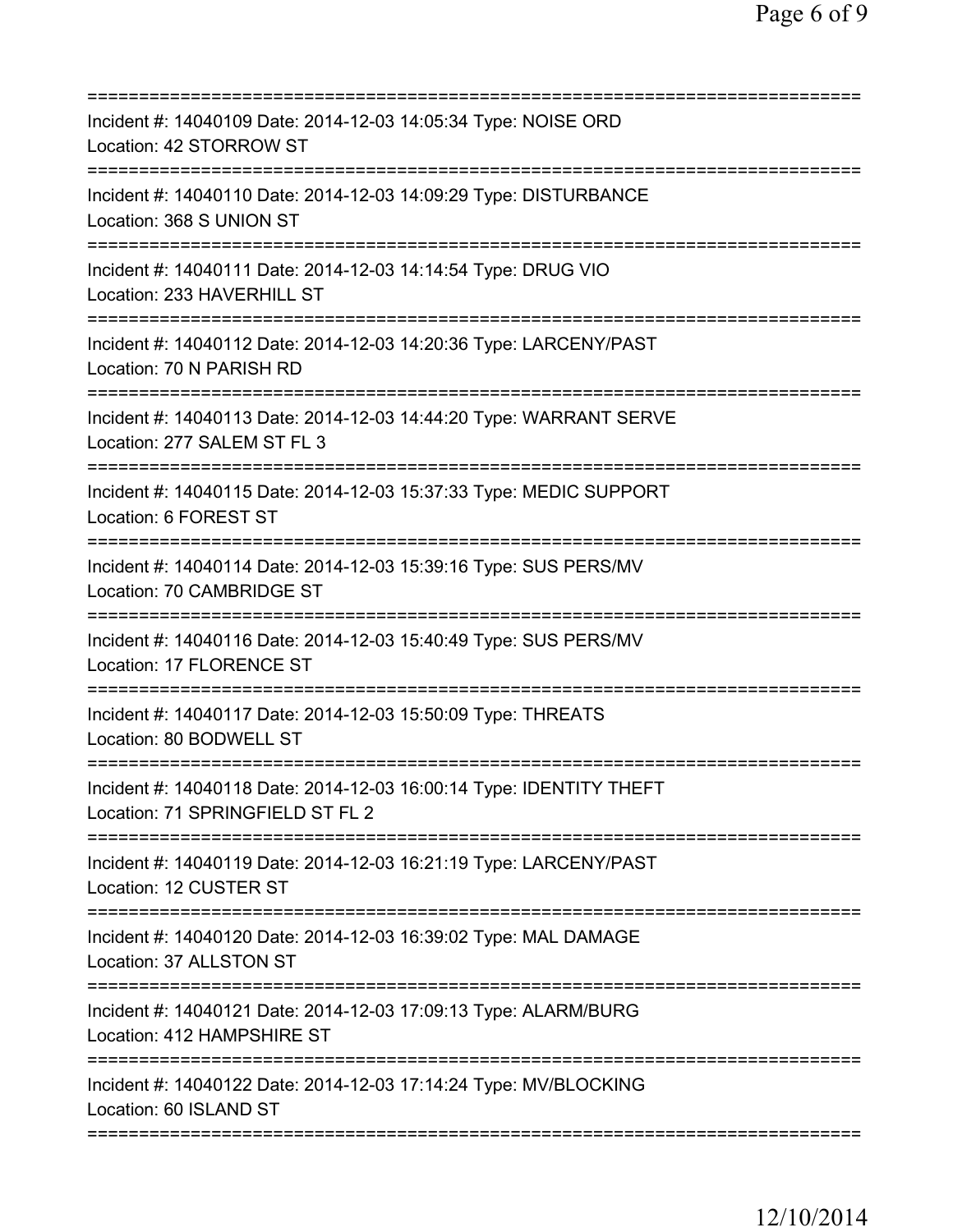| Incident #: 14040123 Date: 2014-12-03 17:16:05 Type: DISTURBANCE<br>Location: LAWRENCE HIGH SCHOOL / 233 HAVERHILL ST                             |
|---------------------------------------------------------------------------------------------------------------------------------------------------|
| Incident #: 14040124 Date: 2014-12-03 17:19:37 Type: GENERAL SERV<br>Location: 5 S UNION ST                                                       |
| Incident #: 14040125 Date: 2014-12-03 17:20:58 Type: AUTO ACC/NO PI<br>Location: HAVERHILL ST & JACKSON ST                                        |
| Incident #: 14040127 Date: 2014-12-03 17:30:15 Type: WARRANT SERVE<br>Location: 30 BOURQUE ST                                                     |
| Incident #: 14040126 Date: 2014-12-03 17:30:36 Type: AUTO ACC/UNK PI<br>Location: DUNKIN DONUTS / 226 WINTHROP AV                                 |
| Incident #: 14040128 Date: 2014-12-03 17:46:41 Type: HIT & RUN M/V<br>Location: HAVERHILL ST & MILTON ST<br>==================<br>=============== |
| Incident #: 14040129 Date: 2014-12-03 17:58:08 Type: SHOTS FIRED<br>Location: FALMOUTH ST<br>=====================================                |
| Incident #: 14040130 Date: 2014-12-03 18:03:42 Type: DISTURBANCE<br>Location: 127 ARLINGTON ST                                                    |
| Incident #: 14040131 Date: 2014-12-03 18:19:38 Type: DOMESTIC/PROG<br>Location: 33 PORTLAND ST FL 3                                               |
| ==================<br>Incident #: 14040132 Date: 2014-12-03 18:26:53 Type: UNWANTEDGUEST<br>Location: 67 WINTHROP AV                              |
| Incident #: 14040133 Date: 2014-12-03 18:28:56 Type: INVESTIGATION<br>Location: 49 WILLOW ST                                                      |
| Incident #: 14040134 Date: 2014-12-03 18:34:57 Type: HIT & RUN M/V<br>Location: 280 MERRIMACK ST                                                  |
| Incident #: 14040135 Date: 2014-12-03 18:43:58 Type: DOMESTIC/PAST<br>Location: 33 PORTLAND ST FL 3                                               |
| Incident #: 14040136 Date: 2014-12-03 18:59:52 Type: SUS PERS/MV<br>Location: 27 KENDALL ST                                                       |
| Incident #: 14040137 Date: 2014-12-03 19:17:26 Type: HIT & RUN M/V                                                                                |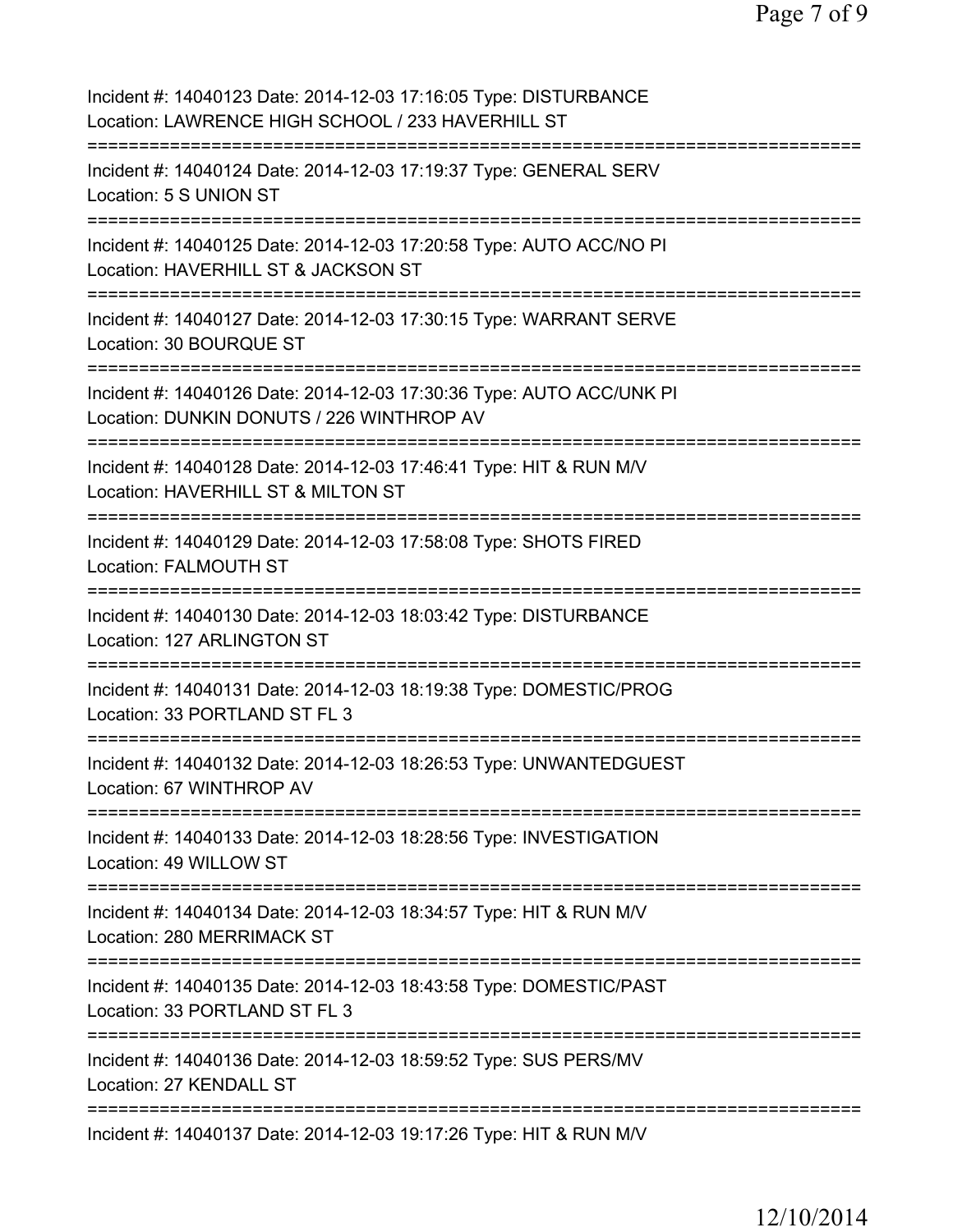Location: CANAL ST & UNION ST =========================================================================== Incident #: 14040138 Date: 2014-12-03 19:25:25 Type: AUTO ACC/UNK PI Location: MERRIMACK ST & PARKER ST =========================================================================== Incident #: 14040139 Date: 2014-12-03 19:26:07 Type: KEEP PEACE Location: 10 GROVE ST =========================================================================== Incident #: 14040140 Date: 2014-12-03 19:26:25 Type: SUBPOENA SERV Location: 96 SALEM ST =========================================================================== Incident #: 14040141 Date: 2014-12-03 19:47:48 Type: DOMESTIC/PROG Location: 18 WINTHROP AV FL 1 =========================================================================== Incident #: 14040142 Date: 2014-12-03 20:03:58 Type: DOMESTIC/PROG Location: 45 RAILROAD ST =========================================================================== Incident #: 14040143 Date: 2014-12-03 20:09:25 Type: NOISE ORD Location: 229 ANDOVER ST FL 1 =========================================================================== Incident #: 14040144 Date: 2014-12-03 20:11:52 Type: M/V STOP Location: NEWBURY ST & ORCHARD ST =========================================================================== Incident #: 14040145 Date: 2014-12-03 20:16:44 Type: INVEST CONT Location: 405 ANDOVER ST FL 1 =========================================================================== Incident #: 14040146 Date: 2014-12-03 20:22:01 Type: ALARM/BURG Location: 155 MARSTON ST =========================================================================== Incident #: 14040147 Date: 2014-12-03 20:29:17 Type: M/V STOP Location: FOSTER ST & SALEM ST =========================================================================== Incident #: 14040148 Date: 2014-12-03 20:35:16 Type: UNKNOWN PROB Location: 198 ESSEX ST #404 =========================================================================== Incident #: 14040149 Date: 2014-12-03 20:39:05 Type: UNWANTEDGUEST Location: 10 GROVE ST #3 FL 3 =========================================================================== Incident #: 14040150 Date: 2014-12-03 20:51:54 Type: SUS PERS/MV Location: 37 BRUCE ST =========================================================================== Incident #: 14040151 Date: 2014-12-03 20:55:43 Type: WARRANT SERVE Location: 56 CONGRESS ST